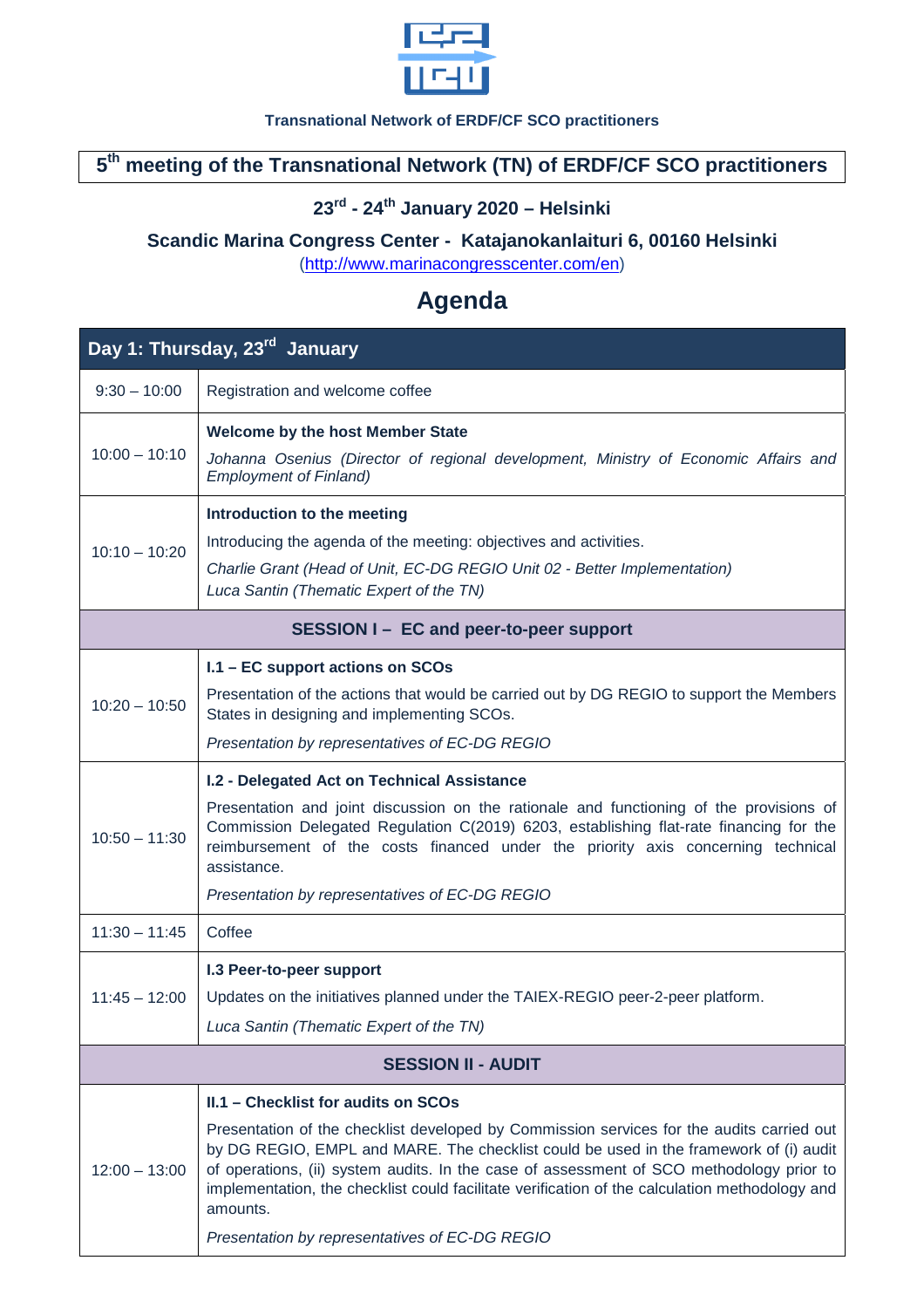| $13:00 - 14:00$                    | Lunch                                                                                                                                                                                                                               |  |
|------------------------------------|-------------------------------------------------------------------------------------------------------------------------------------------------------------------------------------------------------------------------------------|--|
| $14:00 - 14:45$                    | II.2 - Findings and lessons learned from the assessment of SCO methodologies                                                                                                                                                        |  |
|                                    | Presentation on the most frequent types of comments discussed within the early<br>assessment of calculation methodologies, based on the experience of the ESF Thematic<br>Network on Simplification.                                |  |
|                                    | Presentation by Luca Santin and joint discussion                                                                                                                                                                                    |  |
| <b>SESSION III - SCO practices</b> |                                                                                                                                                                                                                                     |  |
| $14:45 - 15:30$                    | III.1 – SCO in use under other Union policies<br>In this part, the experience of ERDF authorities which have used SCOs adopted under<br>other Union policies will be presented and discussed.<br><b>Presentations by TN Members</b> |  |
| $15:30 - 15:45$                    | Coffee                                                                                                                                                                                                                              |  |
| $15:45 - 17:00$                    | III.2 - Case reports on SCO practices<br>The draft case reports prepared by the Member States will be peer reviewed by TN<br>members.<br>Peer review in groups                                                                      |  |
| 19:30                              | <b>TN Dinner</b>                                                                                                                                                                                                                    |  |

| Day 2: Friday, 24 <sup>th</sup> January   |                                                                                                                                                                                                                                                                                                          |  |
|-------------------------------------------|----------------------------------------------------------------------------------------------------------------------------------------------------------------------------------------------------------------------------------------------------------------------------------------------------------|--|
| $9:15 - 9:45$                             | III.3 - Digital services and IT solutions                                                                                                                                                                                                                                                                |  |
|                                           | The experience developed by the host Member State on digital service and IT solutions to<br>enhance simplification in the management of ERDF Operational Programmes will be<br>presented and discussed.                                                                                                  |  |
|                                           | Ritva Autio (Specialist, Digital Services, Ministry of Economic Affairs and Employment of<br>Finland - MA)                                                                                                                                                                                               |  |
| $9:45 - 10:40$                            | III.4 - Lump sums and result-based approaches                                                                                                                                                                                                                                                            |  |
|                                           | Lump sums is the least used type of SCO in ERDF operations. This part will aim to present<br>the Finnish experience on the use of lump sums and to set up a preliminary discussion on<br>the adoption of result-based approaches.                                                                        |  |
|                                           | Jenni Hyvärinen (Ministerial Adviser, Ministry of Economic Affairs and Employment of<br>Finland - MA)                                                                                                                                                                                                    |  |
| $10:45 - 11:00$                           | Coffee                                                                                                                                                                                                                                                                                                   |  |
| <b>SESSION IV - Future of SCOs and TN</b> |                                                                                                                                                                                                                                                                                                          |  |
| $11:00 - 12:30$                           | IV.1 - 2021-2027 Programming Period: SCOs under art. 88 CPR                                                                                                                                                                                                                                              |  |
|                                           | This session aims to address the design of proposals for adoption under art. 88 CPR. A<br>practical exercise based on the template set out in Annex $V -$ Appendix 1 will be carried<br>out with the aim to identify a preliminary set of pitfalls and hints around the preparation of<br>the proposals. |  |
|                                           | All participants - working groups                                                                                                                                                                                                                                                                        |  |
| $12:30 - 12.50$                           | IV.2 - Organising the $6th$ meeting of the TN                                                                                                                                                                                                                                                            |  |
|                                           | Based on the outcomes of the discussions at the 4th meeting, within this session<br>participants will discuss the next steps in preparation for the TN meeting with the AAs                                                                                                                              |  |